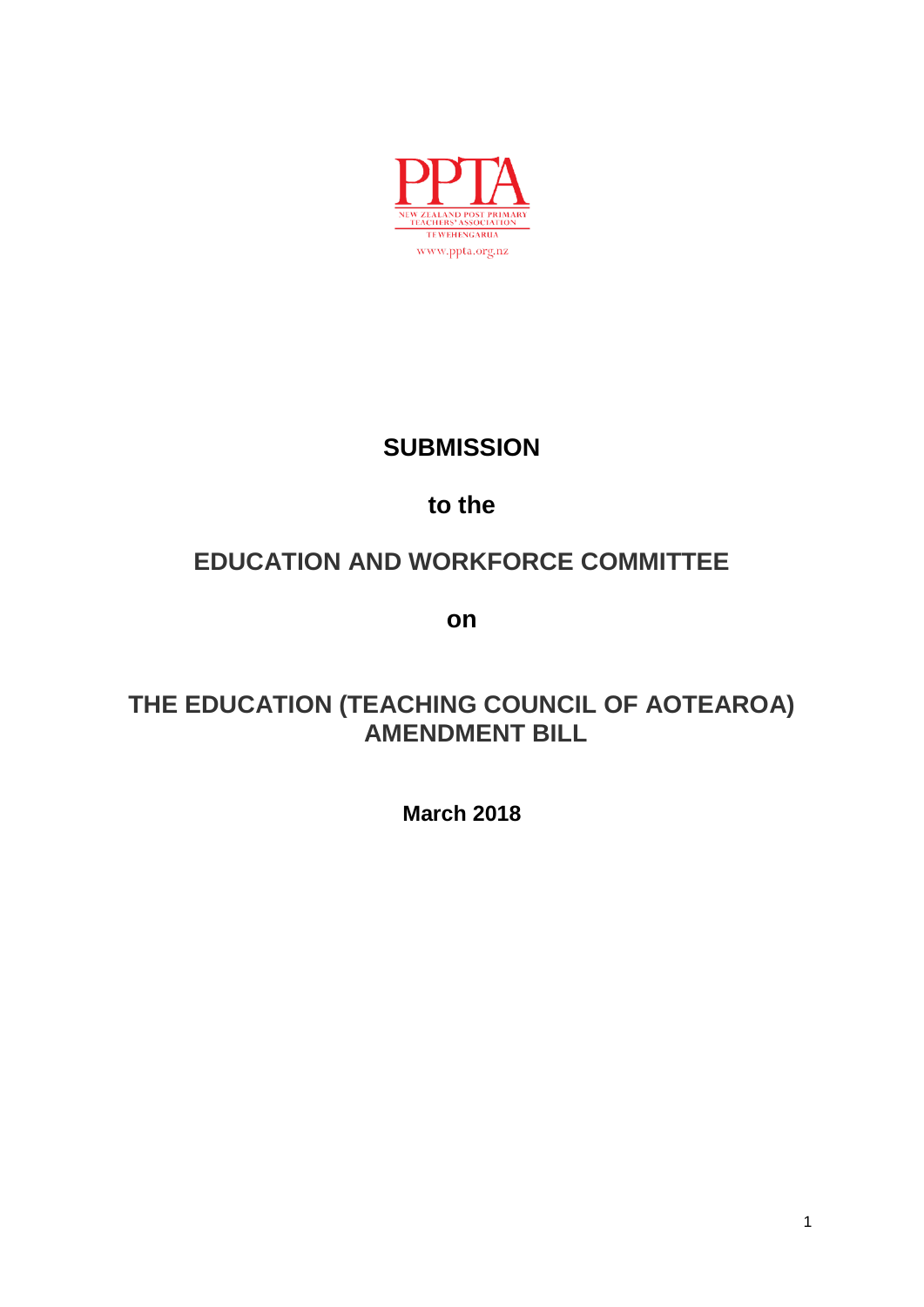### **About PPTA**

- 1. PPTA represents the majority of teachers engaged in secondary education in New Zealand, including secondary teachers, principals, and manual and technology teachers.
- 2. Under our constitution, all PPTA activity is guided by the following objectives:
	- (a) To advance the cause of education generally and of all phases of secondary and technical education in particular;
	- (b) To uphold and maintain the just claims of its members individually and collectively; and
	- (c) To affirm and advance Te Tiriti O Waitangi.

## **3. General Comments**

- **3.1.** PPTA is supportive of this legislation, as it puts teachers back on par with other professionals, like lawyers, doctors and nurses, who elect their own representatives to their professional bodies.
- **3.2.** The process of changing the name from Education Council to Teaching Council is a further small, but symbolic, step towards recognising teachers as partners in the leadership of the Council.
- **3.3.** The previous legislation, which removed elected teacher representation, was a body blow to the profession and created a great deal of ill feeling leading to thousands of teacher submissions to the select committee at the time.

### **4. Name change - Teaching Council**

- **4.1.** Renaming the Education Council as the Teaching Council of Aotearoa (Teaching Council) will strike an immediate chord with teachers. PPTA believes that the new name better identifies the purpose of the teachers' professional registration body.
- **4.2.** Teachers have never related to the name Education Council, finding it quite objectionable. The shift from "teachers" to "education" was seen by our members as a shift away from valuing the work of teachers.
- **4.3.** A teacher registration body is not about the whole process of education. It is primarily about controlling entry to, and exit from, the teaching profession.
- **4.4.** Other teacher registration bodies across the world are much more precise about their role in their choice of name: The General Teaching Council for Scotland, the Victorian Institute of Teaching, the New South Wales Institute of Teachers,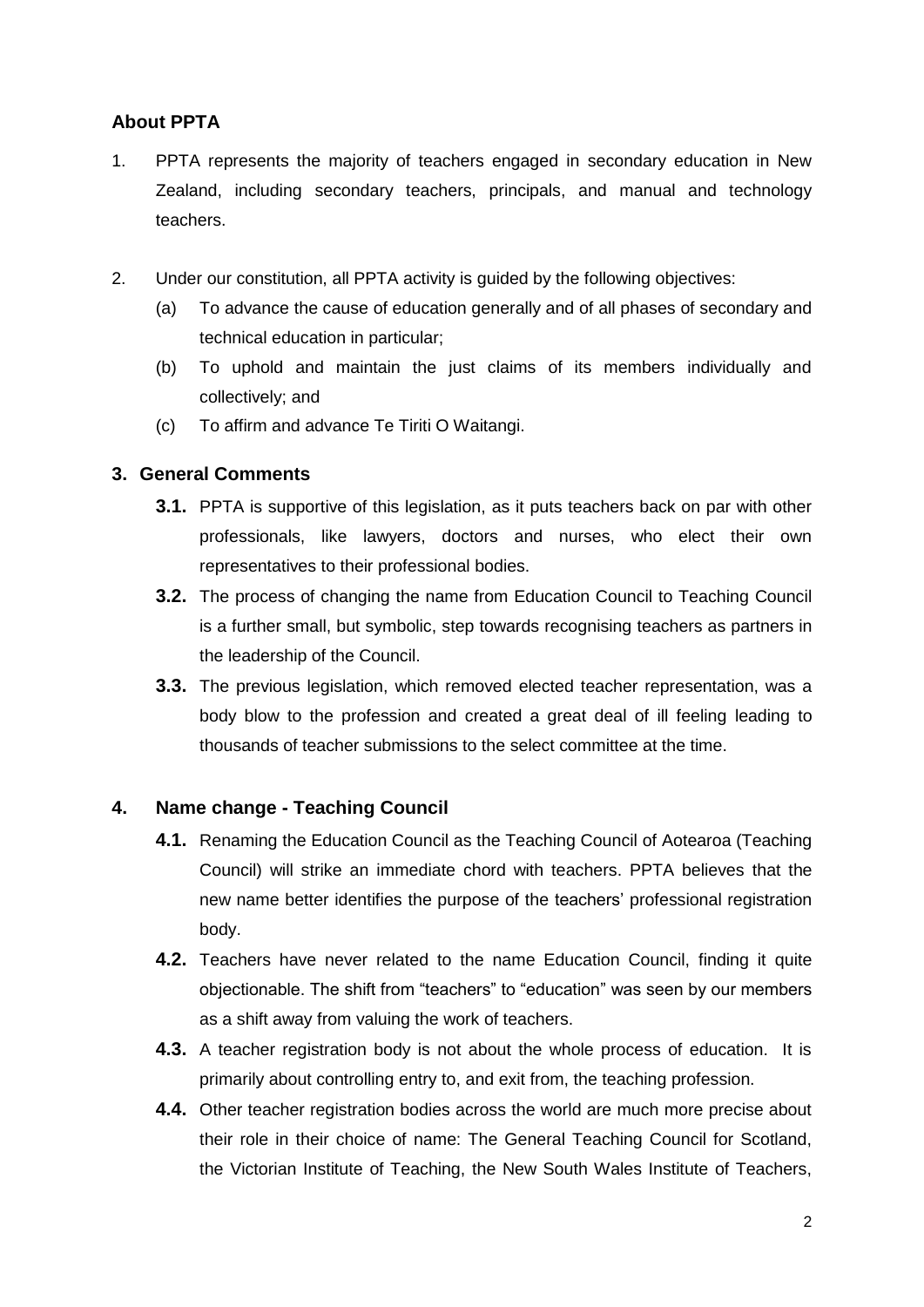the Queensland College of Teachers, and the Ontario College of Teachers, to name but a few. All of these bodies use the term 'teachers' or 'teaching' to reflect their role.

**4.5.** We expect teachers to relate to the new name, and this will help improve relationships between teachers and the Teaching Council, relationships which have in recent times been less than positive.

### **5. Composition of the Council**

- **5.1.** Having elected, and therefore representative, teacher voices on the Council of the Teaching Council gives it access to an understanding of the complexity of teaching, to the needs of the profession, and to the environment within which teachers work. These voices will be balanced by Ministerial appointees who reflect the public interest.
- **5.2.** We support having a teacher representative on the Council from each sector, elected by that sector, as this will ensure that early childhood, primary and secondary teachers' issues are all represented.

#### **Union nominees**

- **5.3.** PPTA believes that having union nominees, as were included on the Teachers Council, would make the Council even more robust. PPTA represents the majority of secondary teachers, and we are seen as both the industrial and professional voice of our members. We are focused on advancing the cause of education and representing the needs and concerns of teachers and the students with whom we work.
- **5.4.** Removing PPTA's ability to nominate a member onto the previous Teachers Council was seen as an attack on both the union movement and the teaching profession.
- **5.5.** While the union nominees would be serving as individuals, they will have access to their unions' networks to canvas teacher opinion or to elicit wider feedback on Council decisions or performance, should they wish.

#### **Principal and other representation**

**5.6.** PPTA supports the inclusion of two principals, (one primary, one secondary) and an ECE head teacher/senior teacher/supervisor, elected by their peers from their sector. Again this ensures fair representation, and acknowledges that principals